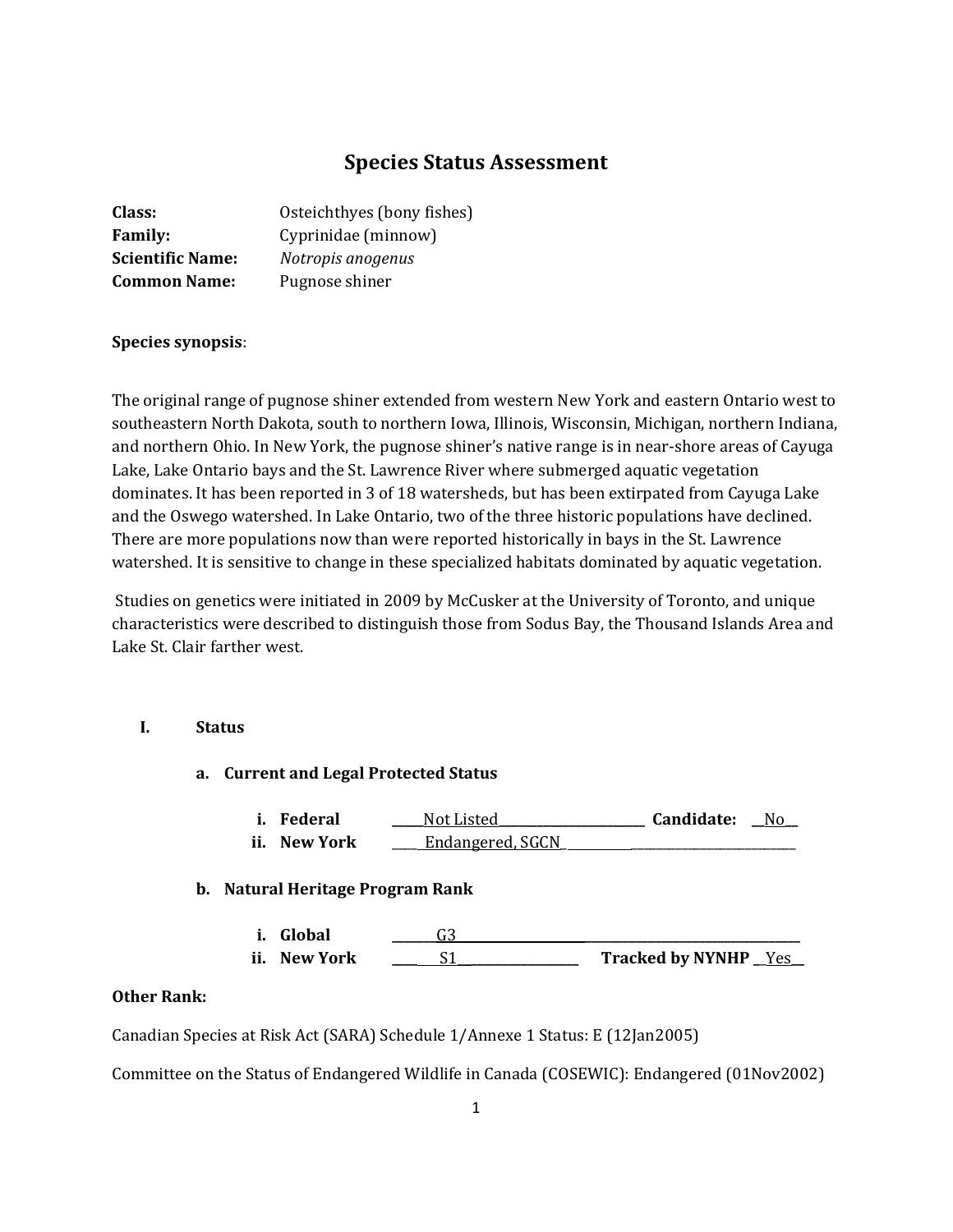#### **Status Discussion:**

Pugnose shiner is fairly widespread but has a spotty distribution in the Great Lakes, Mississippi River, and Red River drainages from New York to North Dakota. It is generally uncommon to rare but sometimes locally abundant. This species is globally ranked as Vulnerable and it has declined greatly in some areas, especially at the periphery of the range, such as in New York where it is ranked as Critically Imperiled. Habitat degradation and destruction continue throughout the range (NatureServe 2012). Pugnose shiner is said to be one of the rarest minnows in the North America (Bailey 1959).

# **II. Abundance and Distribution Trends**

- **a. North America**
	- **i. Abundance**

| declining ______ increasing | stable | unknown  |
|-----------------------------|--------|----------|
| ii. Distribution:           |        |          |
| declining _____increasing   | stable | unknown_ |

**Time frame considered:** 10 years or three generations (NatureServe 2012)**\_**

# **b. Regional**

- **i. Abundance**
	- **\_\_X\_\_ declining \_\_\_\_\_increasing \_\_\_\_\_stable \_\_\_\_\_unknown**
- **ii. Distribution:**

**\_\_X\_\_ declining \_\_\_\_\_increasing \_\_\_\_\_stable \_\_\_\_\_unknown**

**Regional Unit Considered:\_\_\_\_\_\_\_\_\_**Region 5 – Northeast (Species of Concern)

**Time Frame Considered: \_\_\_\_\_\_\_ \_\_\_\_\_\_\_\_\_\_\_\_\_\_\_\_\_\_\_\_\_\_\_\_\_\_\_\_\_\_\_\_\_\_\_\_\_\_\_\_\_\_\_\_**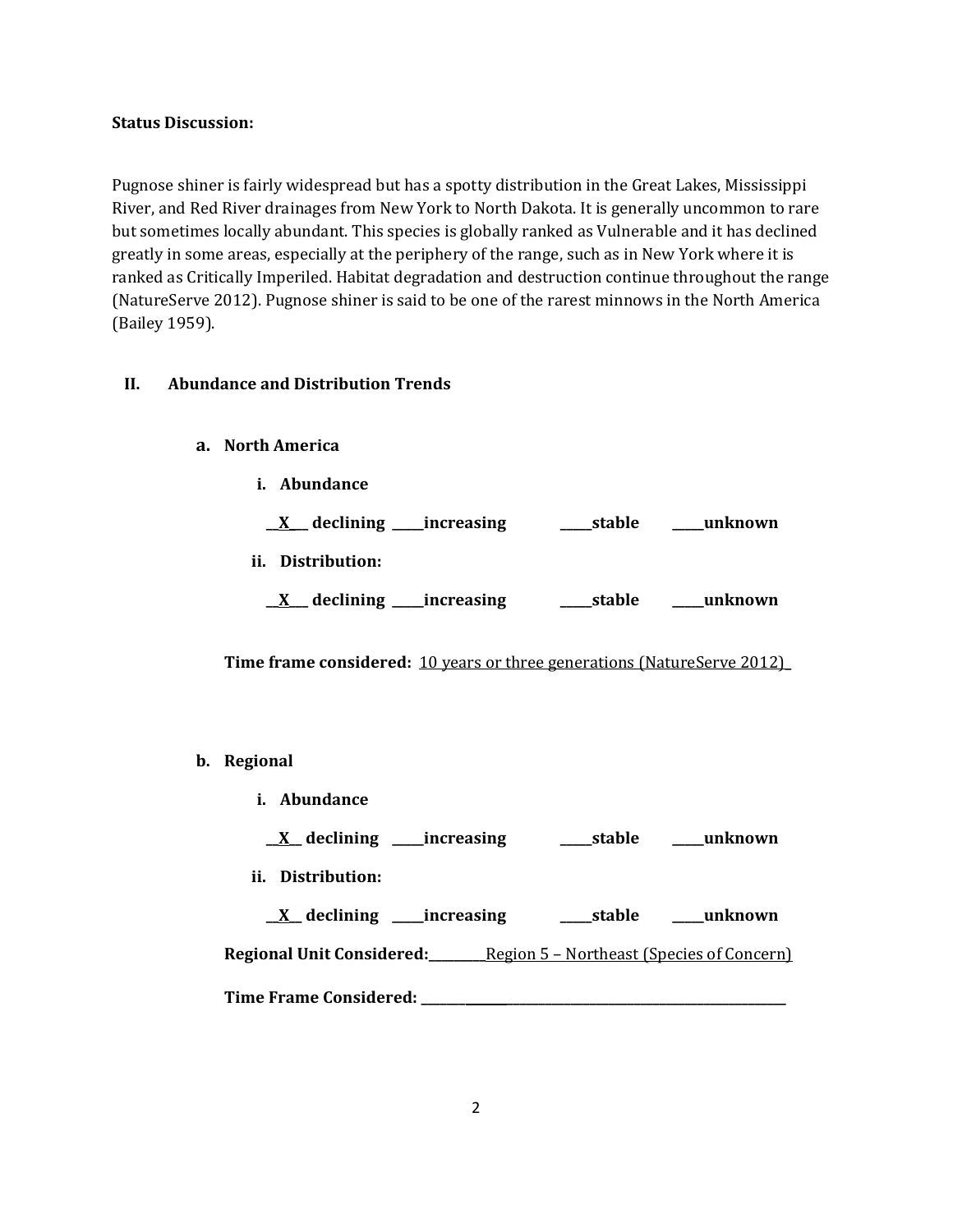**c. Adjacent States and Provinces**

| <b>CONNECTICUT</b>            | Not Present $X_{-}$                                   | No data $\_\_\_\_\_\_\_\_\_\_\$   |
|-------------------------------|-------------------------------------------------------|-----------------------------------|
| <b>MASSACHUSETTS</b>          | Not Present $X_{-}$                                   | No data $\_\_\_\_\_\_\_\_\_\_\$   |
| <b>NEW JERSEY</b>             | Not Present $X_{-}$                                   | No data $\_\_\_\_\_\_\_\_\_\_\$   |
| <b>PENNSYLVANIA</b>           | Not Present $X_{-}$                                   | No data $\_\_\_\_\_\_\_\_\_\_\_\$ |
| <b>QUEBEC</b>                 | Not Present $X_{-}$                                   | No data $\_\_\_\_\_\_\_\_\_\_\_\$ |
| <b>VERMONT</b>                | Not Present $X_{-}$                                   | No data $\_\_\_\_\_\_\_\_\_\_\$   |
| <b>ONTARIO</b>                | Not Present                                           | No data ______                    |
|                               |                                                       |                                   |
| i. Abundance                  |                                                       |                                   |
|                               |                                                       |                                   |
| ii. Distribution:             |                                                       |                                   |
|                               | ___ declining ____increasing ______stable ____unknown |                                   |
|                               |                                                       |                                   |
|                               |                                                       |                                   |
| *Listed as extirpated in Ohio |                                                       |                                   |
| d. NEW YORK                   |                                                       | No data $\_\_$                    |
| Abundance                     |                                                       |                                   |
|                               |                                                       |                                   |
| <b>Distribution:</b>          |                                                       |                                   |
|                               |                                                       |                                   |
|                               |                                                       |                                   |

3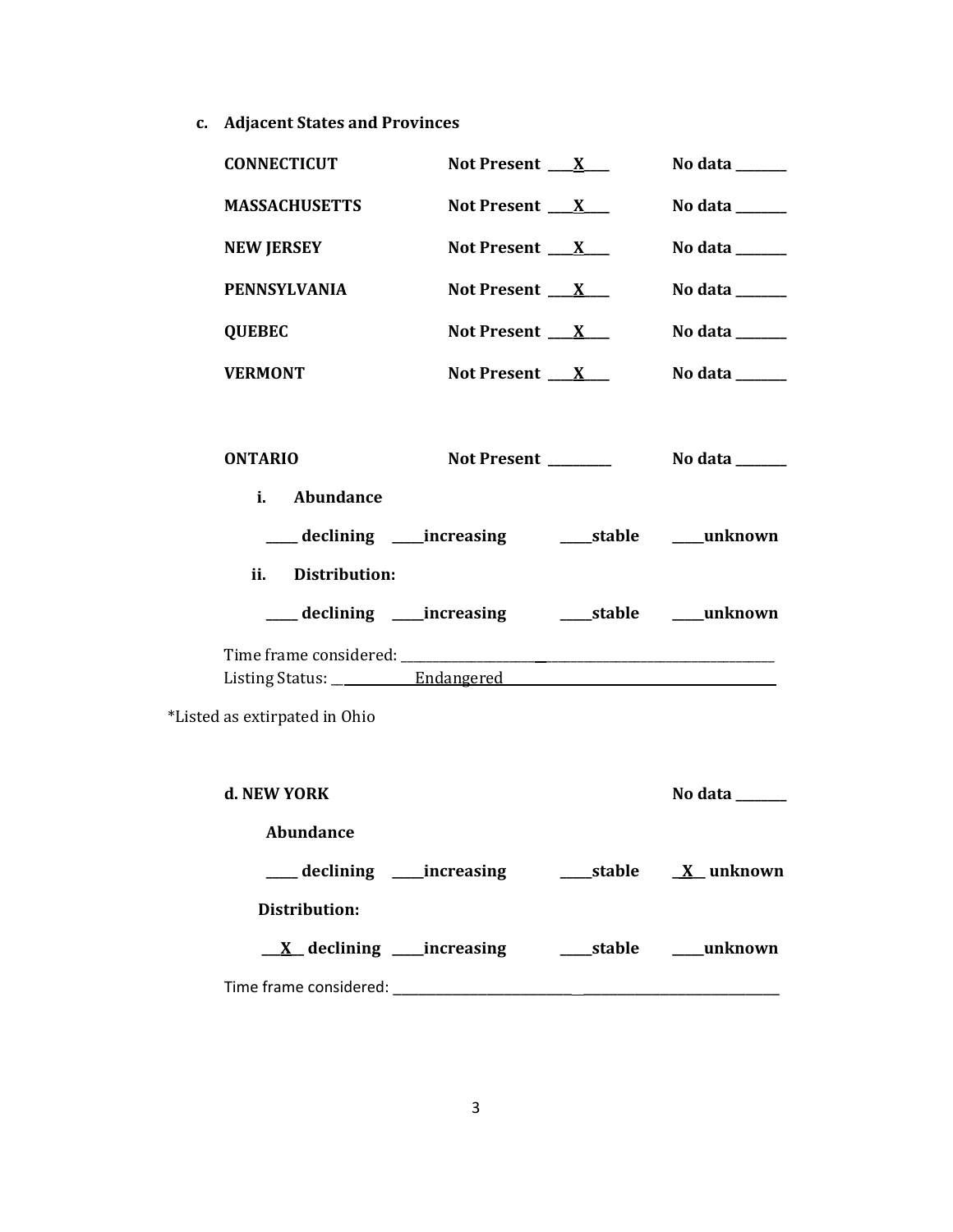# **Monitoring in New York.**

Monitoring programs carried out by the NYSDEC Rare Fish Unit, 1998-2012.

# **Trends Discussion:**

Short-term trend indicates that ongoing declines seem likely, but the rate of decline probably does not exceed 30%; long-term trends show a decline of 30-70% (NatureServe 2012). In New York, pugnose shiner has historically been found in six waters (still in four) and otherwise their range is not declining (or gone or dangerously sparse) in the two watersheds. Their abundance appears to be stable in the St. Lawrence, but the species is apparently gone from the areas near Cayuga Lake, Irondequoit Bay and Little Sodus Bay. In Sodus Bay, both the habitat and population are vulnerable to change and are poorly understood. St. Lawrence River sampling in 2009-10 by USGS Cortland showed a possible increase in their abundance.

More subtle indications came from comparisons for the sample periods of 1930s, 1970s and 2000s, and there were similar catches in the bays of Lake Ontario (0.3% to 0% to 0.6%) between periods. In the St. Lawrence River there were additional samples in 2009-10 and catch frequencies were favorably high as in 1993-2003. There may be an increase in their abundance here in the last 20 years, similar to trends of blackchin shiner.

The distribution of this species among sub-basins (HUC 10) within the three watersheds has changed in a similar pattern, with records from fewer units in the recent period. Overall there are records from six of the units for all time periods, and from recent times there are two units, or a loss of its former range. Statewide, the number of individual site records for this species has been 50 for all time periods, 40 in the last 30 years, and 39 since 1993.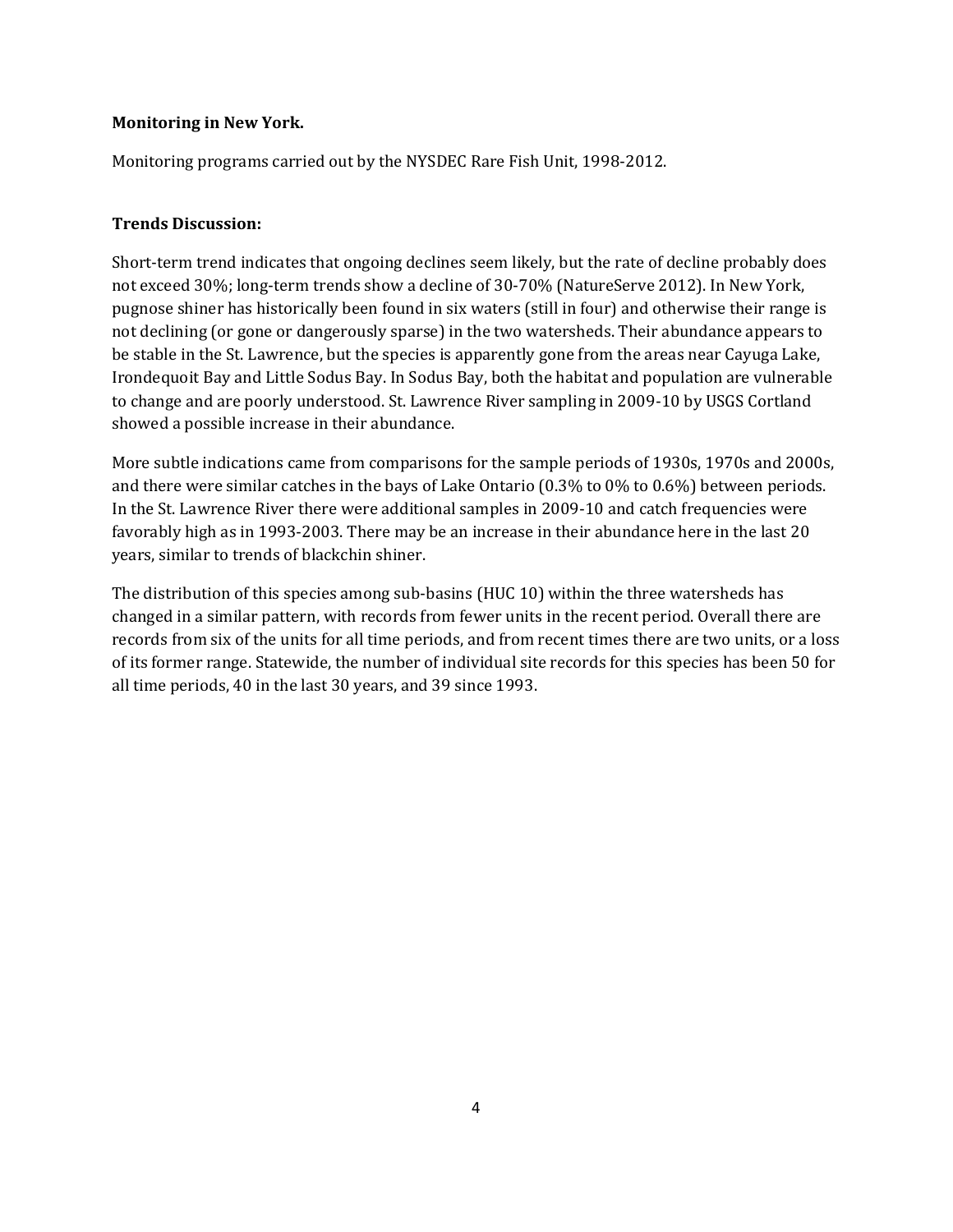

**Figure 1**. North American range map of pugnose shiner (Page and Burr 1991, NatureServe 2012).



**Figure 2.** Pugnose shiner distribution in New York, depicting fish sampled before 1977 and from 1977 to current time, shown with the corresponding HUC-10 units where they were found and the number of records.

| Watershed name | Total # HUC10 | <b>Early only</b> | Recent only | both | Watershed status |
|----------------|---------------|-------------------|-------------|------|------------------|
| Ontario        |               |                   |             |      |                  |
| Oswego         |               |                   |             |      | loss             |
| St. Law&SLC    |               |                   |             |      |                  |
| sum            |               |                   |             |      |                  |

**Table 1.** Records of rare fish species in hydrological units (HUC-10) are shown according to their watersheds in early and recent time periods (before and after 1977) to consider loss and gains. Further explanations of details are found in Carlson (2012).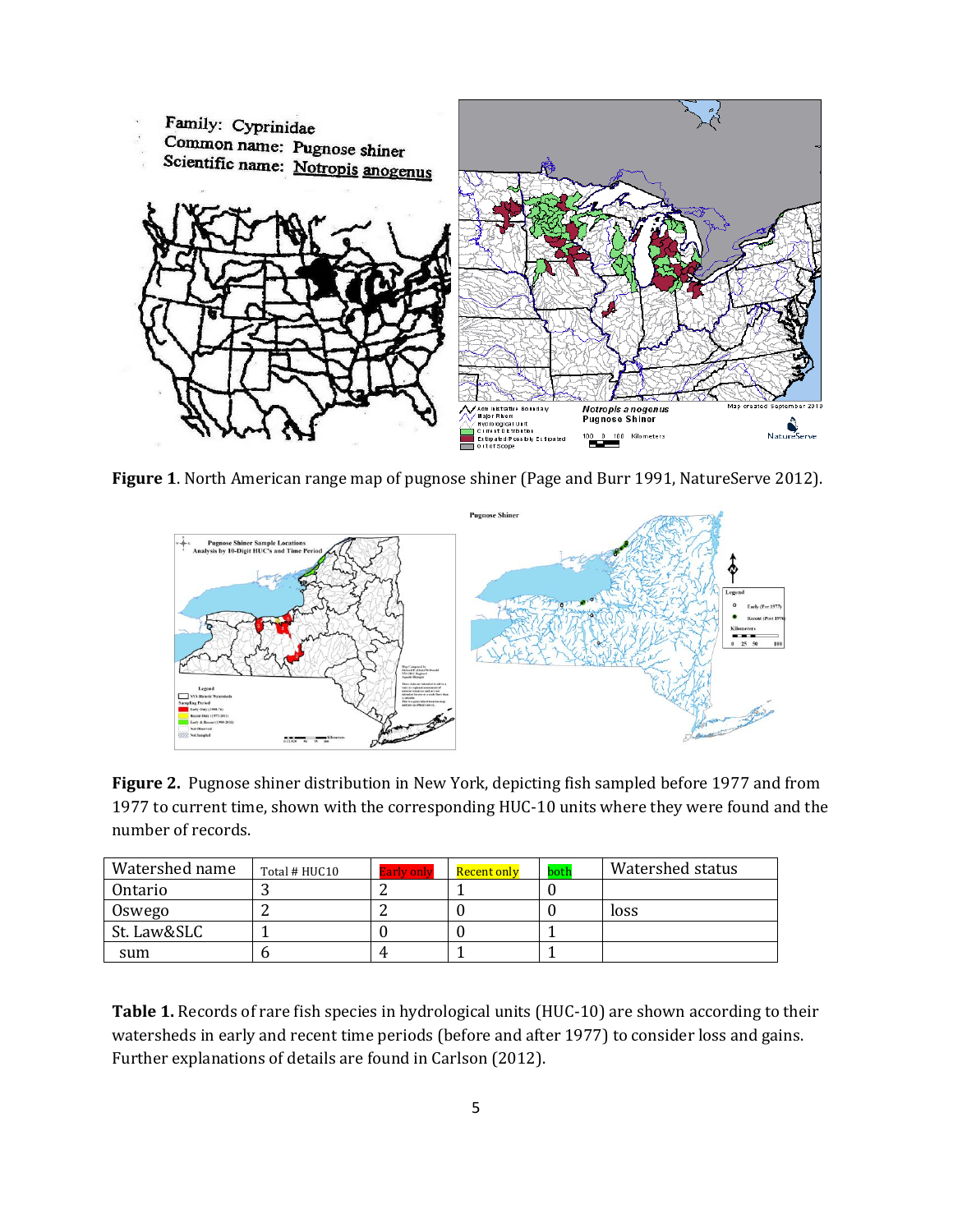### **III. New York Rarity, if known:**

| <b>Historic</b> | # of Animals | # of Locations | % of State      |
|-----------------|--------------|----------------|-----------------|
| prior to 1977   |              |                | 3/18 watersheds |
| prior to 1980   |              |                |                 |
| prior to 1990   |              |                |                 |

#### **Details of historic occurrence:**

The pugnose shiner has been reported from the Thousand Islands of the St. Lawrence River, two bays of Lake Ontario (Little Sodus and Irondequoit Bays) and two areas to the north and south of Cayuga Lake before the 1900's (Fall Creek and Montezuma Marsh).

| Current      | # of Animals | # of Locations | % of State      |
|--------------|--------------|----------------|-----------------|
| (since 1977) |              | 41             | 2/18 watersheds |

# **Details of current occurrence:**

In the St. Lawrence River, sampling in the 1990s documented pugnose shiner in a 20 mile reach of the Thousand Islands area (Picton Island, Deer Island and Oak Island). It was also caught in the nearby Eel Bay of Wellesley Island in 1976. Bays along the south and east shores of Lake Ontario may also contain pugnose shiner, but sampling directed at this species in 25 bays in 1996-97 caught them in only Sodus Bay. Similar efforts to catch this species in Cayuga Lake (mouth of Fall Creek) were unsuccessful in 1997, and current habitat conditions do not look favorable there or in Montezuma Marsh.

# **New York's Contribution to Species North American Range:**

| % of NA Range in New York | <b>Classification of New York Range</b> |
|---------------------------|-----------------------------------------|
| $\_\_100$ (endemic)       | Core                                    |
| $-76-99$                  | $X$ Peripheral                          |
| $-51-75$                  | $\underline{X}$ Disjunct                |
| 26-50                     | Distance to core population:            |
| $1 - 25$                  | 300 mi                                  |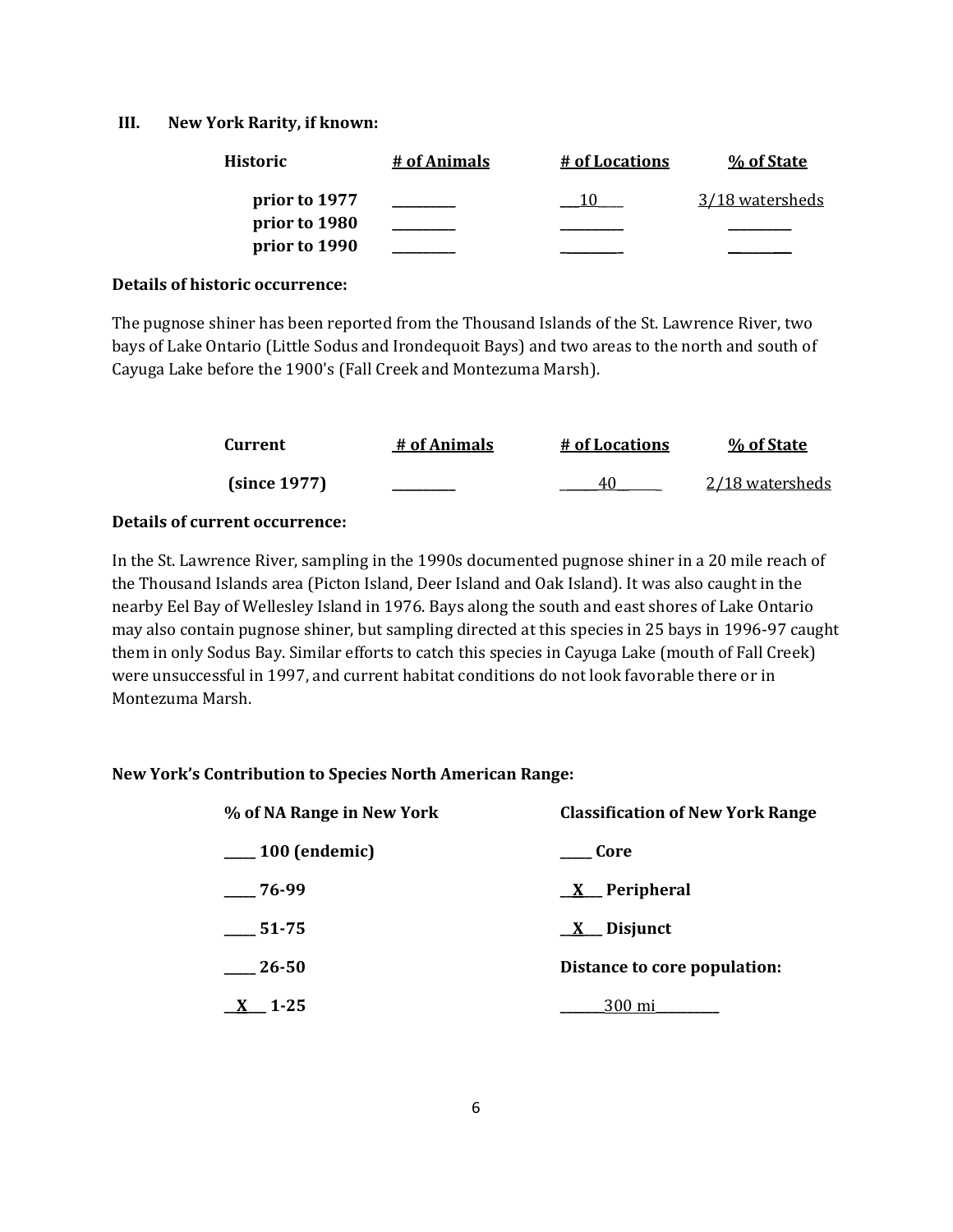# **IV. Primary Habitat or Community Type:**

- 1. Large/Great River, Low Gradient, Assume Moderately Buffered, Warm
- 2. Summer-stratified Monomictic Lake
- 3. Great Lakes Exposed Shoal

# **Habitat or Community Type Trend in New York:**

| <b>Declining</b><br><b>Stable</b> | <b>Increasing</b> | X Unknown |
|-----------------------------------|-------------------|-----------|
|                                   |                   |           |
| <b>Habitat Specialist?</b>        | X Yes             | No        |
| <b>Indicator Species?</b>         | X Yes             | No        |

# **Habitat Discussion:**

The pugnose shiner prefers clear, weedy lakes and slow water areas of large streams with clean sand or marl bottoms. Aquatic plants providing shelter in locations it has been caught include pondweed, *Elodea*, coontail, water milfoil and *Chara* (Doeringsfeld 1993). Pugnose shiners were typically collected together with blackchin shiner during seining. The species is difficult to catch, and it is likely found in more habitats away from shore where seining has not been conducted.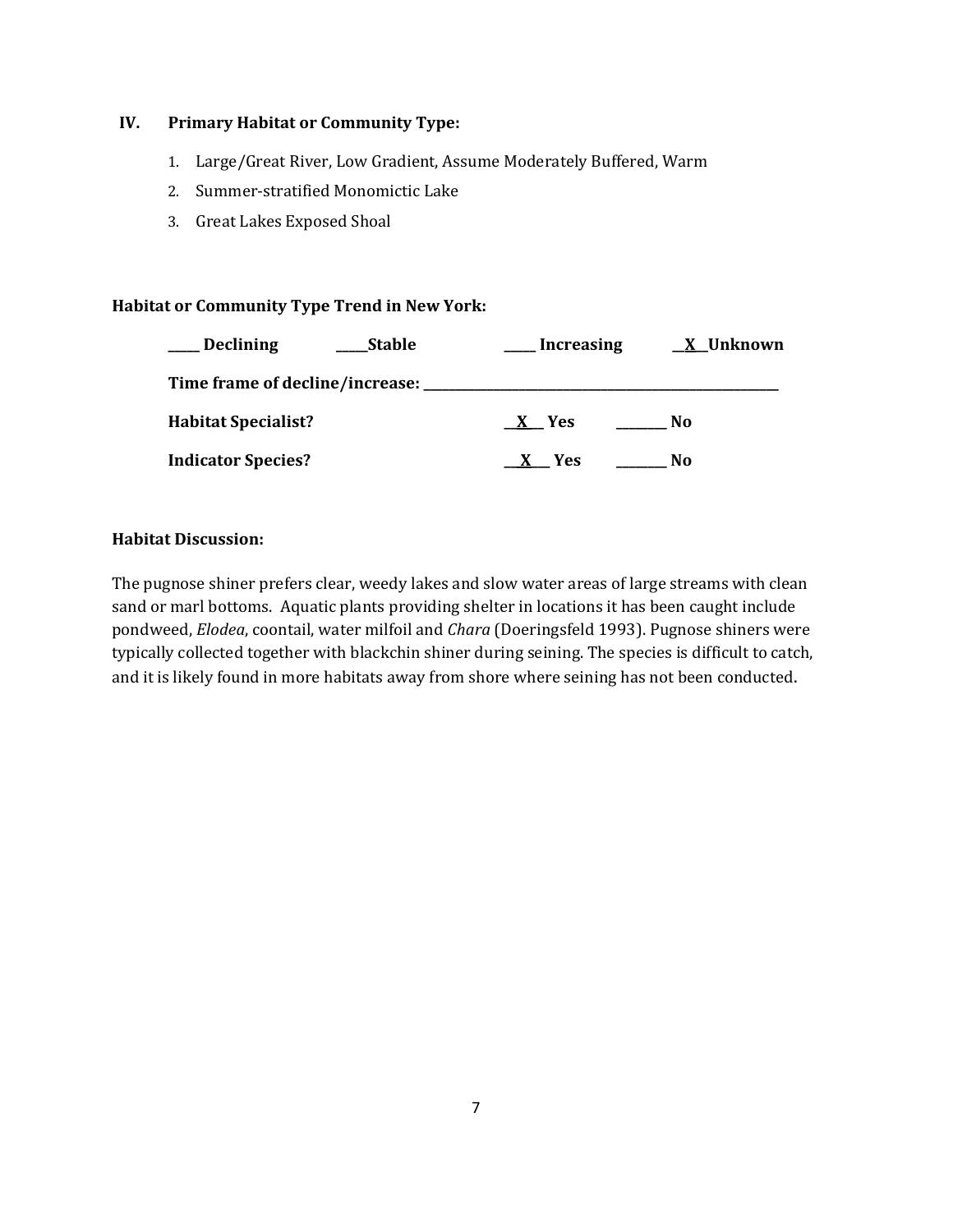- **V. New York Species Demographics and Life History**
	- **\_\_X\_\_\_ Breeder in New York**
		- **\_\_X\_\_ Summer Resident**

**\_\_ X\_\_ Winter Resident**

**\_\_\_\_\_ Anadromous**

**\_\_\_\_\_ Non-breeder in New York**

- **\_\_\_\_\_ Summer Resident**
- **\_\_\_\_\_ Winter Resident**
- **\_\_\_\_\_ Catadromous**
- **\_\_\_\_\_ Migratory only**
- **\_\_\_\_\_Unknown**

# **Species Demographics and Life History Discussion:**

The life history of the pugnose shiner has not been well studied. It has a relatively short lifespan and spawns in June-July in Michigan (NatureServe 2012).

# **VI. Threats:**

Pugnose shiner is extremely sensitive to turbidity, and this explains why its range has been reduced. In one Wisconsin lake, it disappeared after eutrophication and invasion of Eurasian milfoil, so aquatic invasives are a likely threat (Lyons 1989). The quality of habitat in submerged aquatic vegetation could be at risk in Sodus Bay where water chestnut has become established. And eurasian milfoil is established throughout nearly all of New York's major waters.

Declines have resulted at least in part from removal of aquatic vegetation to make swimming beaches or allow boat access. Siltation, pollution, boating, and development can all contribute to declining habitat quality. Recent introduction of whole-lake herbicide treatments may be a problem (NatureServe 2012).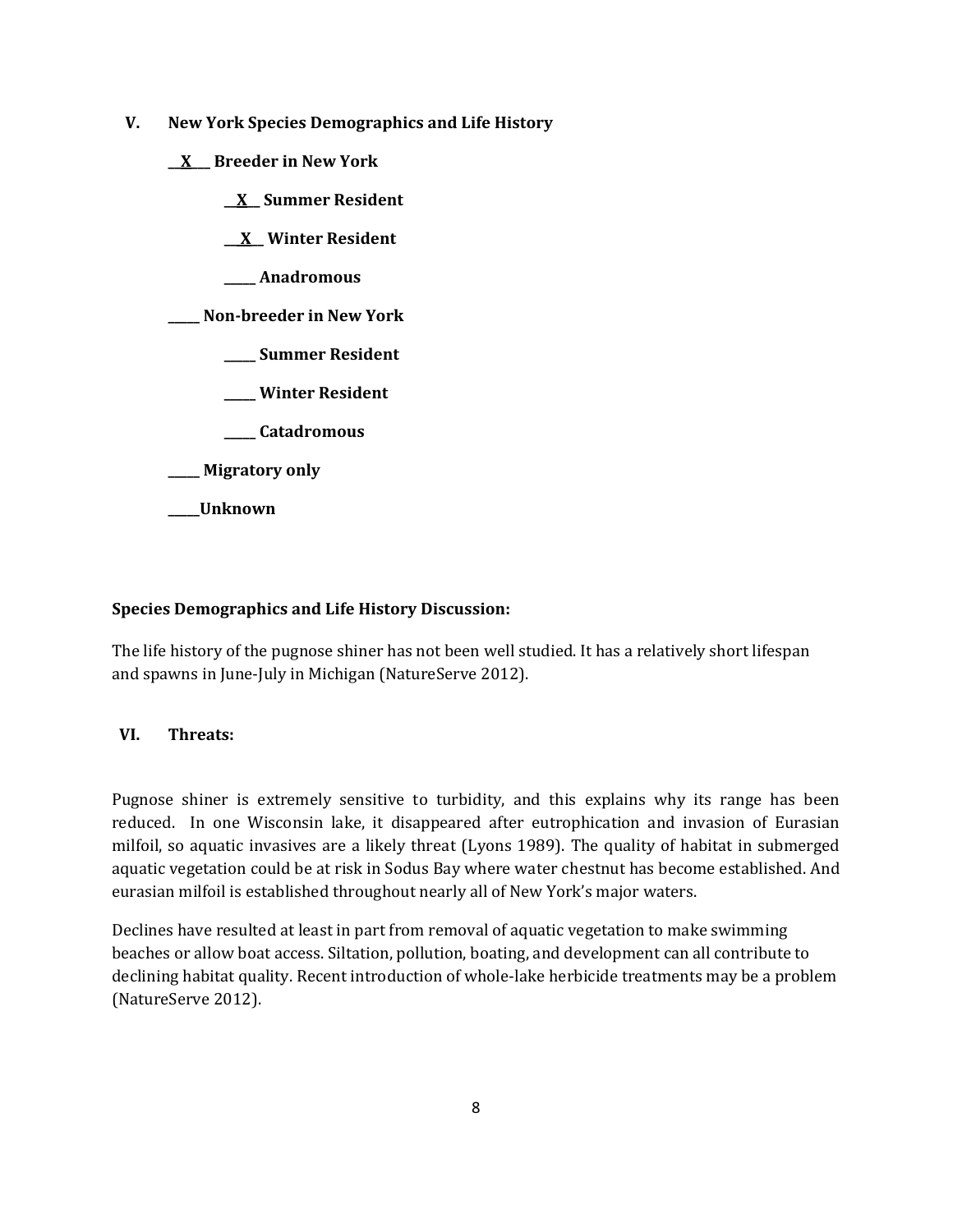Pugnose shiner was classified as "moderately vulnerable" to predicted climate change in an assessment of vulnerability conducted by the New York Natural Heritage Program (Schlesinger et al. 2011).

# **Are there regulatory mechanisms that protect the species or its habitat in New York?**

**\_\_\_\_\_\_ No \_\_\_\_\_ Unknown \_\_\_\_X\_\_ Yes** 

The pugnose shiner is listed as an endangered species in New York and is protected by Environmental Conservation Law (ECL) section 11-0535 and the New York Code of Rules and Regulations (6 NYCRR Part 182). A permit is required for any proposed project that may result in a take of a species listed as Threatened or Endangered, including, but not limited to, actions that may kill or harm individual animals or result in the adverse modification, degradation or destruction of habitat occupied by the listed species.

The Protection of Waters Program provides protection for rivers, streams, lakes, and ponds under Article 15 of the NYS Conservation Law.

**Describe knowledge of management/conservation actions that are needed for recovery/conservation, or to eliminate, minimize, or compensate for the identified threats:**

| <b>Conservation Actions</b>       |                                     |  |
|-----------------------------------|-------------------------------------|--|
| <b>Action Category</b>            | Action                              |  |
| Land/Water Protection             | Resource/Habitat Protection         |  |
| Land/Water Management             | Habitat/Natural Process Restoration |  |
| <b>External Capacity Building</b> | Alliance & Partnership Development  |  |

Promote policies that protect water quality (especially clarity) and aquatic vegetation (NatureServe 2012).

Determine minimum viable population size, spawning habitat, impacts of aquatic vegetation management, and interactions with competitors and predatory fishes. (NatureServe 2012).

Conservation actions following IUCN taxonomy are categorized in the table below.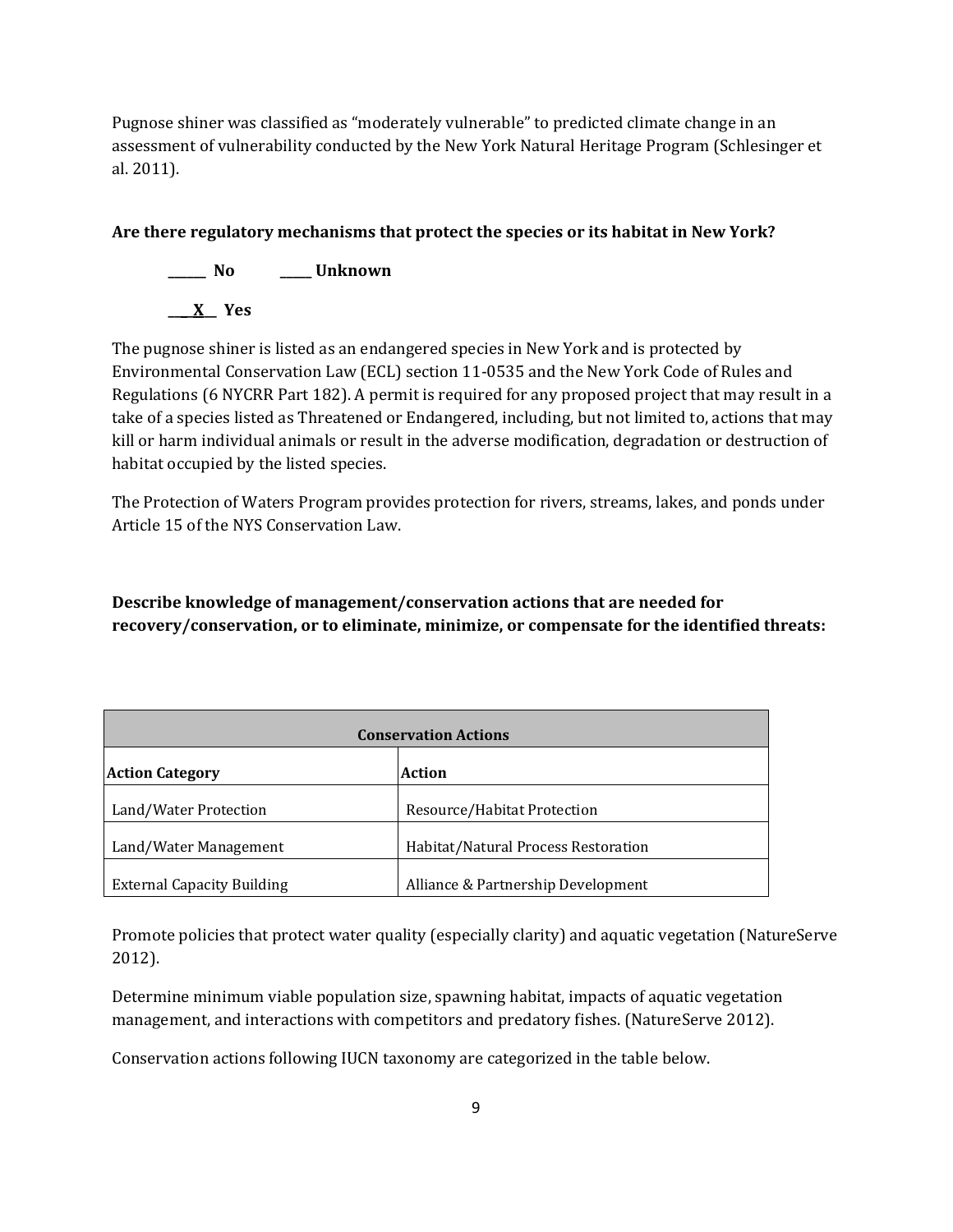The Comprehensive Wildlife Conservation Strategy (NYSDEC 2005) includes recommendations for the following actions for the pugnose shiner.

#### **Habitat Research:**

\_\_\_\_ Inventory the habitat requirements of this species and note the influence of the invasive milfoil.

#### **Life History Research:**

Life history studies need to be done, and sampling techniques must be improved in order to carry out surveys. We know very little about where they live in large water bodies.

# **VII. References**

- Bailey, R.M. 1959. Distribution of the American cyprinid fish, *Notropis anogenus*. Copeia 1959(2):119-123.
- Becker, G.C. 1983. Fishes of Wisconsin. Univ. Wisconsin Press, Madison. 1052 pp.
- Carlson, D.M. 2001. Species accounts for the rare fishes of New York. N. Y. S. Dept. Env. Cons. Albany, NY.
- Carlson, D.M. 2012 (draft). Species accounts of inland fishes of NYS considered as imperiled, 2012. NYDEC Watertown, NY
- Carlson, D.M. 1997. Status of the pugnose and blackchin shiners in the St. Lawrence River in New York, 1993-95. J. Freshwater Ecology 12(1):131-139.
- Carlson, D.M. Field notes 1997, sampling in Lake Ontario bays with electrofishing and seining, NYSDEC, Watertown.